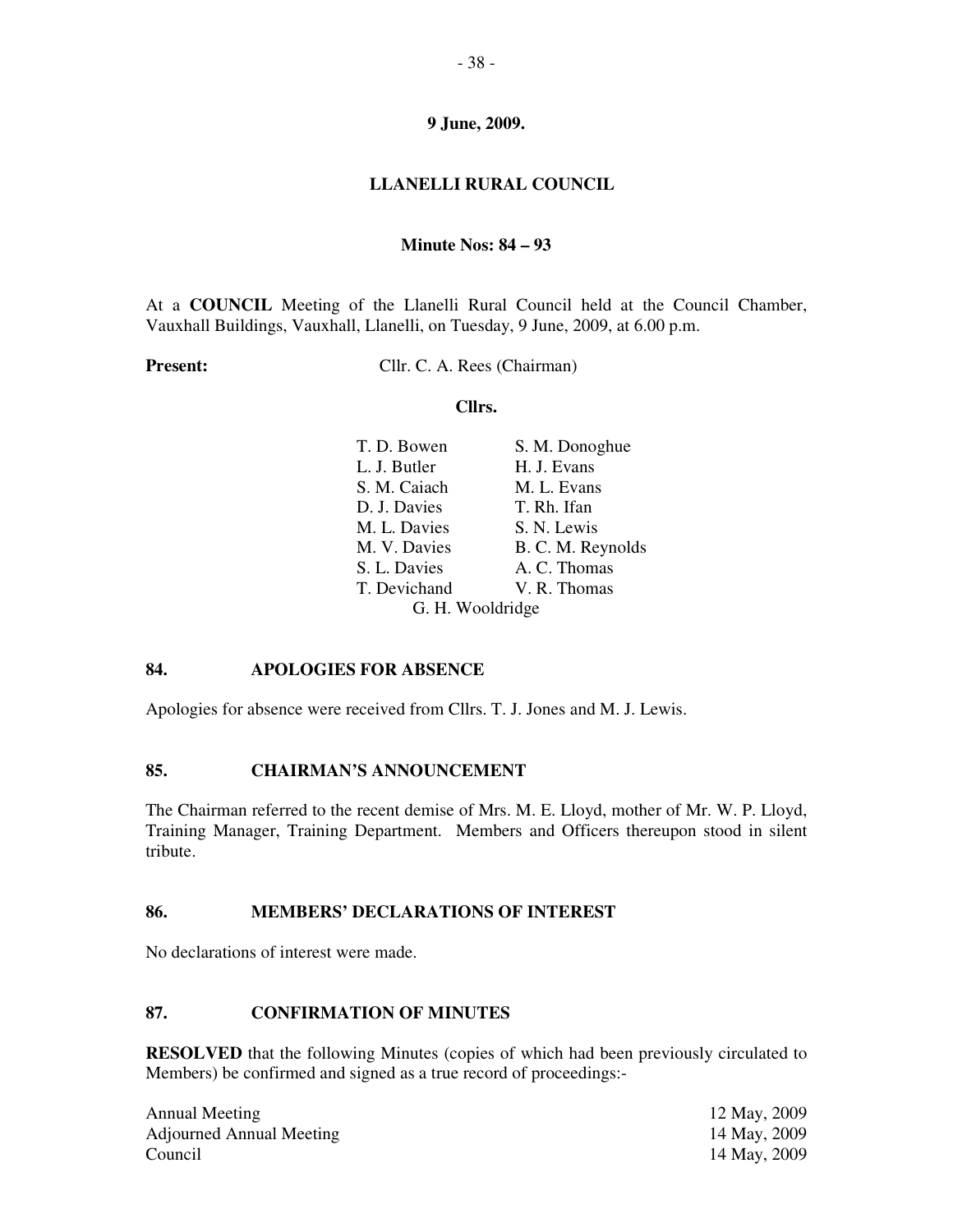| Finance and General Purposes Committee          | 14 May, 2009 |
|-------------------------------------------------|--------------|
| <b>Recreation and Welfare Committee</b>         | 14 May, 2009 |
| Planning and Liaison Committee                  | 14 May, 2009 |
| Policy and Resources Committee                  | 14 May, 2009 |
| Civic and Ceremonial Committee                  | 14 May, 2009 |
| <b>Community Development Grants Panel</b>       | 14 May, 2009 |
| Learning and Development Consultative Committee | 14 May, 2009 |
| Planning and Liaison Committee                  | 18 May, 2009 |
| Policy and Resources Committee                  | 20 May, 2009 |
| <b>Recreation and Welfare Committee</b>         | 21 May, 2009 |
| Finance and General Purposes Committee          | 27 May, 2009 |
| Planning and Liaison Committee                  | 8 June, 2009 |

## **88. SWISS VALLEY SHOPPING AREA**

Further to Minute No. 66, it was

**RESOLVED** that the following Recreation and Welfare Committee's recommendation be accepted:-

RECOMMENDED that the Council take the project forward in principle as a capital scheme, subject to costs not being prohibitive and, that the Council's Recreation and Welfare Sub-Committee work in partnership with the Swiss Valley Residents' Association to draw up a suitable scheme which attracted low maintenance costs."

## **89. EXTERNAL EVENTS**

Members considered an invitation received from the National Association of Councillors for the Council to nominate representatives to participate in the Certificate of Councillors training course.

**RESOLVED** that the invitation be noted.

#### **90. MATTERS REPORTED**

**RESOLVED** that the schedule of matters reported be noted.

# **91. SENIOR CITIZENS' DAY CENTRE JOINT MANAGEMENT COMMITTEE**

Members received the following Minutes of a meeting of the Senior Citizens' Day Centre Joint Management Committee held on 11 March, 2009:-

"At a Meeting of the SENIOR CITIZENS' DAY CENTRE JOINT MANAGEMENT COMMITTEE held at The Town Hall, Llanelli on Wednesday, 11<sup>th</sup> March 2009 at 6.00 p.m.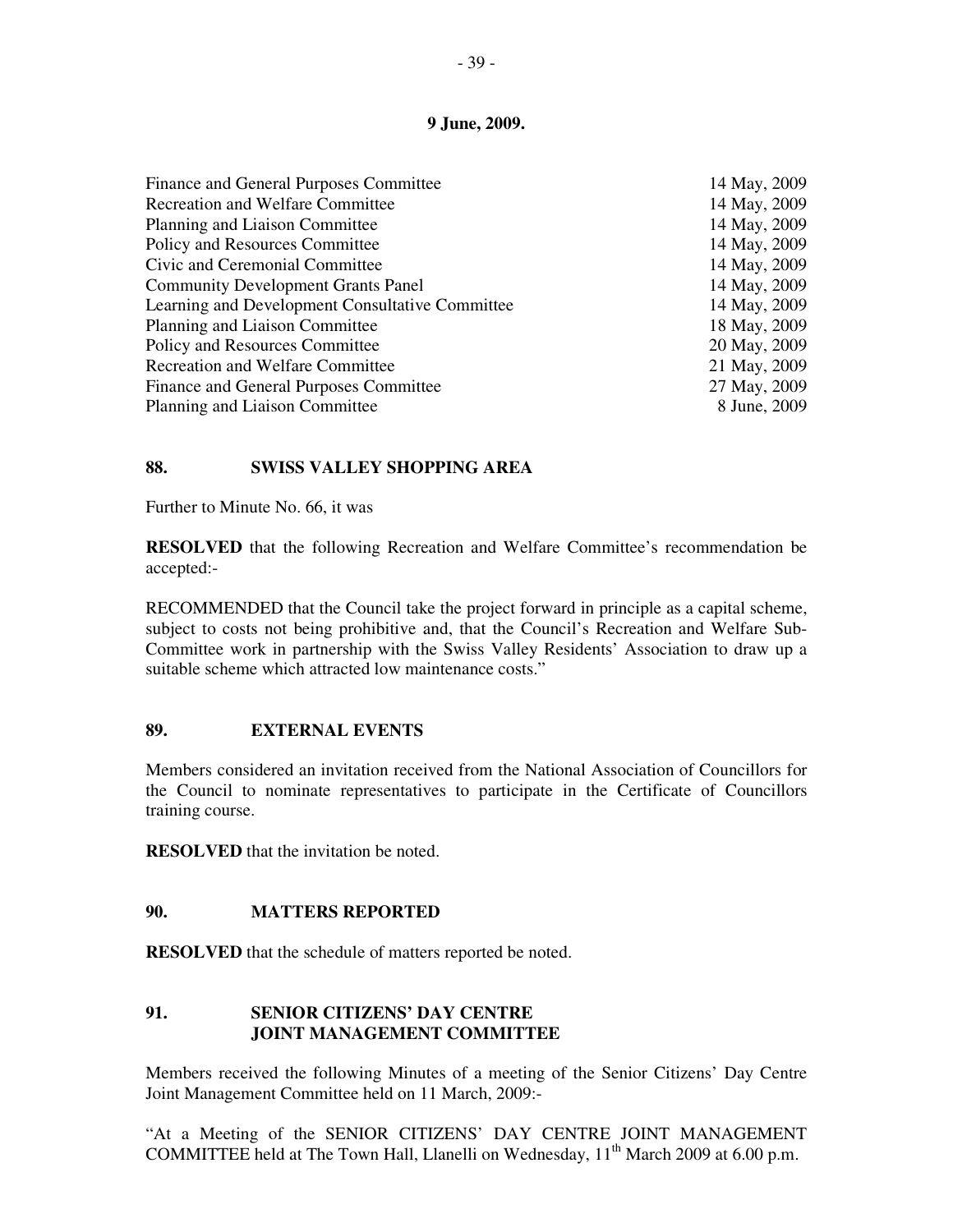## PRESENT: Councillors Mrs. P.J. Edmunds (Chairman), J. Roberts, Mrs. L.J. Stedman and G.H. Wooldridge (Vice-Chairman). APOLOGIES: Councillors Mrs. L.J. Butler, M.L. Evans, Mrs. S.N. Lewis and D.H. Skivington.

#### 33. MINUTES OF PREVIOUS MEETING

RESOLVED – that the Minutes of the previous meeting held on  $14<sup>th</sup>$  January 2009 be received, verified and confirmed.

34. FINANCIAL REPORTS

#### (1) INCOME AND EXPENDITURE

RESOLVED – that the financial report giving details of cumulative income and expenditure for the period  $1<sup>st</sup>$  April 2008 to  $28<sup>th</sup>$  February 2009 in the sums of £69,918 and £47,928 respectively be approved (copies having been previously circulated to members).

#### (2) ACCOUNTS FOR PAYMENT

Consideration was given to the written report of the Finance Officer relating to accounts for payment (copies having been previously circulated to members). The report disclosed that payments made for the period  $15<sup>th</sup>$  January 2009 –  $11<sup>th</sup>$  March 2009 in respect of Direct Debits, reimbursements, BACS payments and vouchers no. 4155 – 4161 (inclusive) amounted to the sum of £7,473.50.

RESOLVED – that payment of the aforementioned accounts be approved.

35. HIRINGS

Consideration was given to a written schedule of hirings of the Day Centre for the months of January and February 2009 (copies having been previously circulated to members).

RESOLVED – that the report be noted and approved.

36. FUTURE OF LLANELLI Y.M.C.A.

Further to Minute No. 31 of the Committee meeting held on  $14<sup>th</sup>$  January 2009, the Secretary reported on very recent developments involving Y.M.C.A. Wales and Carmarthenshire County Council.

Following the lack of progress made in the negotiations between the County Council and Y.M.C.A. Wales, a letter had recently been received by the County Council from solicitors acting on behalf of the National Council of Y.M.C.A.'s of Wales, details of which were reported to members. In the light of the content of the letter, the position of all the interested parties would need to be reviewed. As part of that exercise, a meeting between the Secretary, the Clerk to Llanelli Rural Council and Carmarthenshire County Council's Head of Property had been arranged later in the week, and this would hopefully assist in determining the appropriate way forward.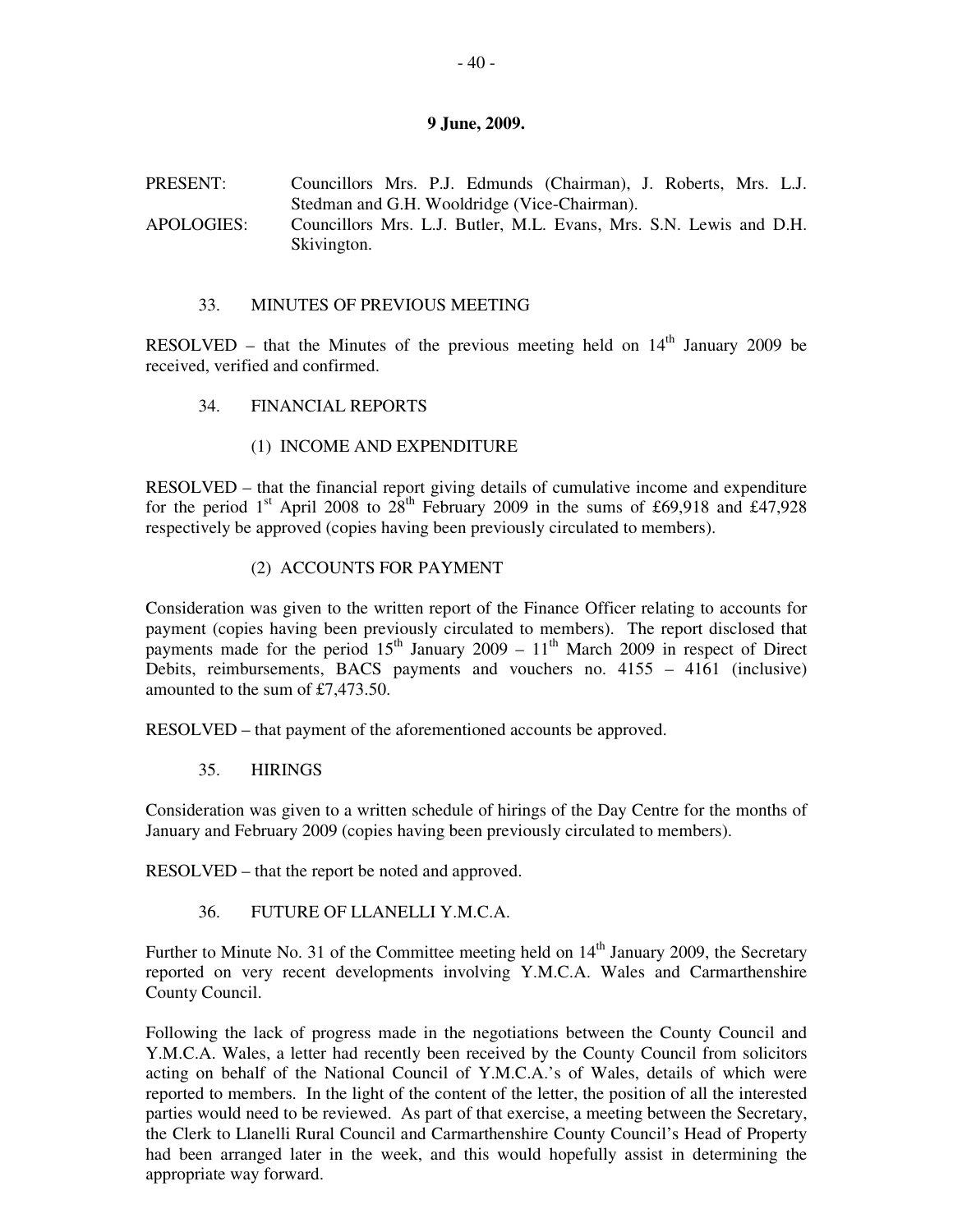Following a detailed discussion, it was

RESOLVED as follows –

- (1) That the Secretary's Report be noted.
- (2) That authority be granted to the Secretary to continue discussions with the County Council and, in the light thereof, to obtain or contribute towards the cost of obtaining Counsel's opinion, if deemed necessary.
- (3) That delegated authority be granted to the Chairman and Vice-Chairman to determine any matters arising in the interim which did not require a meeting of the Committee, with any decisions taken being reported to the next available Committee meeting.
	- 37. MENU PRICE LIST

Further to Minute No. 38 of the Committee meeting held on  $12<sup>th</sup>$  March 2008, members were invited to consider a modest increase in the price of some of the foods and beverages provided at the Day Centre, as set out in the schedule prepared by the Finance Officer (copies having been previously circulated to members).

RESOLVED – that the recommended increases be approved with effect from  $1<sup>st</sup>$  April 2009.

The Meeting concluded at 6.50 p.m."

**RESOLVED** that the Minutes be accepted.

## **92. LLANELLI JOINT BURIAL AUTHORITY**

Members received the following Minutes of a meeting of the Llanelli Joint Burial Authority held on 8 April, 2009:-

"At the Meeting of the Llanelli Joint Burial Authority held at Vauxhall Buildings, Vauxhall, Llanelli, on Wednesday, 8 April 2009 at 4:00 pm.

Present: **Cllr. T. J. Jones (Chairman)** 

Cllrs.

| T. D. Bowen    | S. L. Davies |
|----------------|--------------|
| M. J. P. Burns | W. J. Lemon  |
| D. J. Davies   | K. D. Rees   |

#### 104. CHAIRMAN'S ANNOUNCEMENT

The Chairman referred to the recent demise of Cllr T.D. Bowen's wife and as a mark of respect Members and Officers thereupon stood in silent tribute.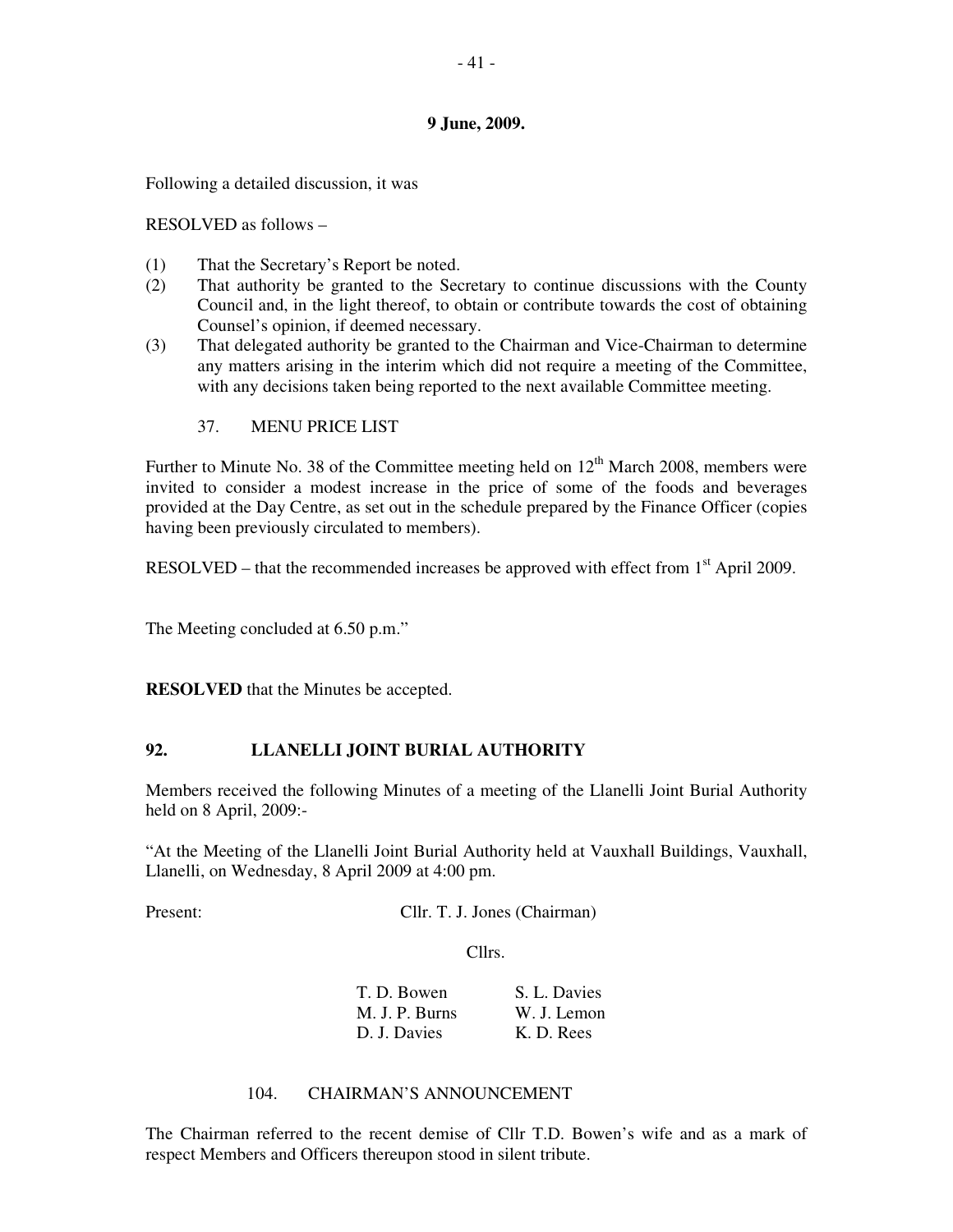#### 105. APOLOGIES FOR ABSENCE

Apologies for absence were received from Cllrs C.C. Lucas, A.G. Morgan and W.G. Thomas.

#### 106. MEMBERS' DECLARATIONS OF INTEREST

The following Members declared an interest in the under-mentioned matters:-

| Minute No | Councillor  | Interest                             |
|-----------|-------------|--------------------------------------|
| 116       | S.L. Davies | The Member knew the bereaved family. |
| 116       | W.J. Lemon  | The Member knew the bereaved family. |
| 117       | S.L. Davies | The Member knew the applicant.       |
| 117       | W.J. Lemon  | The Member knew the applicant.       |

## 107. CEMETERY MANAGER

The Secretary introduced Mr Graham Williams, the newly appointed Cemetery Manager to Members and stated that he would commence duties on 1 May 2009.

Members thereupon welcomed Mr Williams to the Burial Authority and by way of response Mr Williams gave a short address on his initial plans for moving the service forward and he thanked Members for their supportive remarks.

## 108. CONFIRMATION OF MINUTES

RESOLVED that the following minutes (copies of which had been previously circulated) be confirmed and signed as a true record of proceedings.

Ordinary Meeting - 11 March 2009

## 109. INCOME AND EXPENDITURE REPORTS

RESOLVED that the income and expenditure report for February 2009 and the provisional report for March 2009 be noted.

#### 110. SCHEDULE OF PAYMENTS

Consideration was given to the schedule of payments for March 2009, which revealed expenditure for the month amounted to £25,498.33.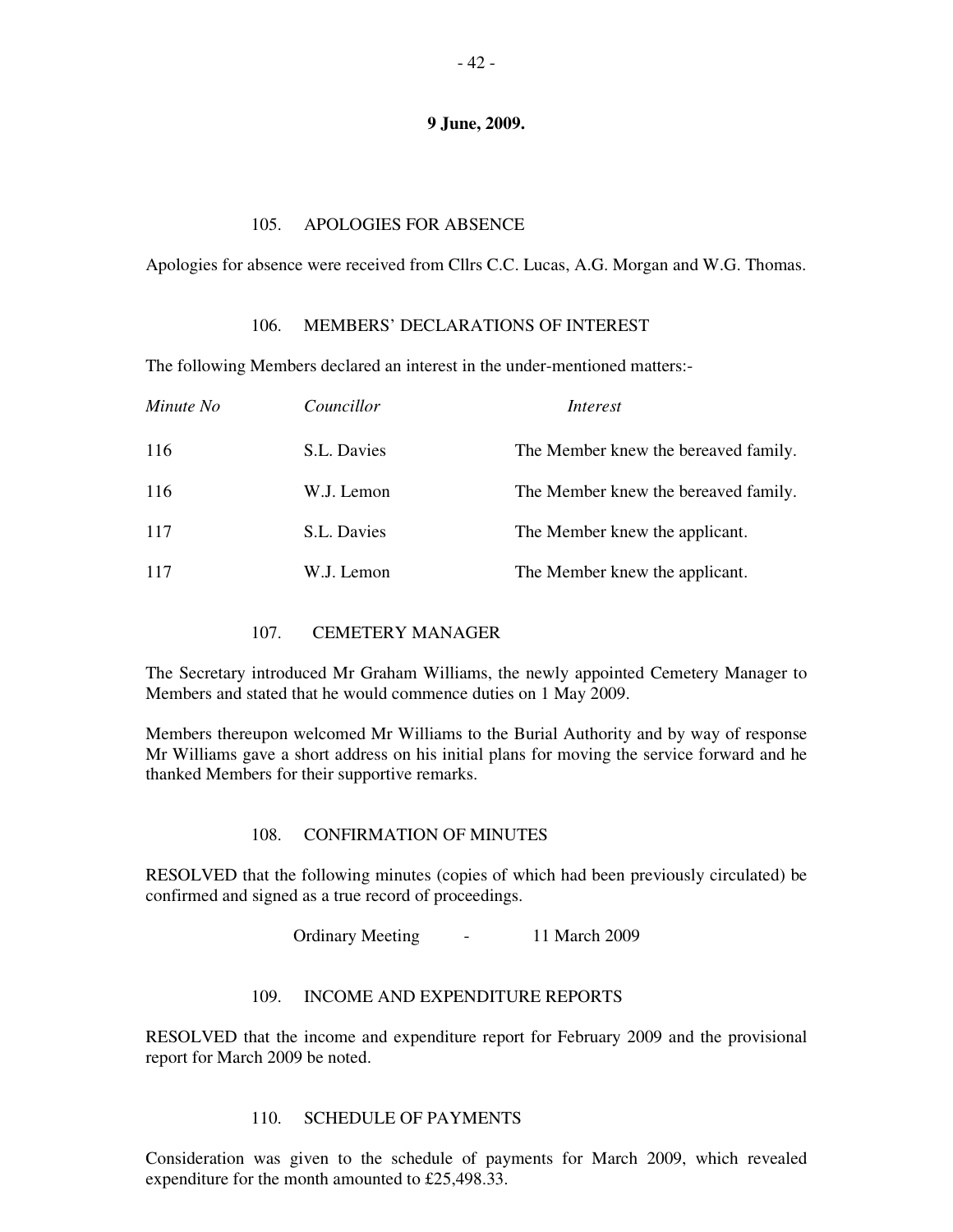RESOLVED that the information be noted.

#### 111. ICCM NEWSLETTER

The Secretary provided Members with an overview of the Institute of Cemetery and Crematorium Management's newsletter issue No.11. (copies having been previously circulated) and following discussion it was

RESOLVED that the information be noted.

#### 112. PUBLIC BODIES (ADMISSION TO MEETINGS) ACT, 1960

RESOLVED that in view of the confidential nature of the business to be transacted the following matters be considered in private and that the power of exclusion of the public under Section 1(2) of the Public Bodies (Admission to Meetings) Act, 1960 be exercised.

## 113. EMPLOYING AUTHORITY DISCRETIONS AND DISCRETIONARY POLICY

Members were circulated with a report from the Secretary which informed of the alteration to the existing Local Government Pension Scheme Regulations 1997 (as amended) and the introduction of the new regulations. Following discussion it was

RESOLVED that the report be received and that the revised policy be adopted.

## 114. LOCAL GOVERNMENT PAY SCALES AND ALLOWANCES

Further to Minute No 57 (12 November, 2008) the Secretary informed Members of the announcement of an additional award of 0.30% by the arbitration panel appointed to settle the 2008 pay dispute and it was

RESOLVED that the National Joint Council circular 3/08 reflecting an increase of 2.75% (plus £100 per annum on spinal column points 4, 5  $\&$  6) on the April 2007 payscales, and not an increase of 0.30% on the April 2008 payscales (as published in National Joint Council circular 2/08 dated 17 October 2008) be received and adopted.

## 115. BUDGET VIREMENTS

The Secretary provided Members with a journal report outlining proposals to a vire a sum of money from various cost centres to fund the new post of Cemetery Manager. After a brief discussion it was

RESOLVED that the virement proposals be accepted.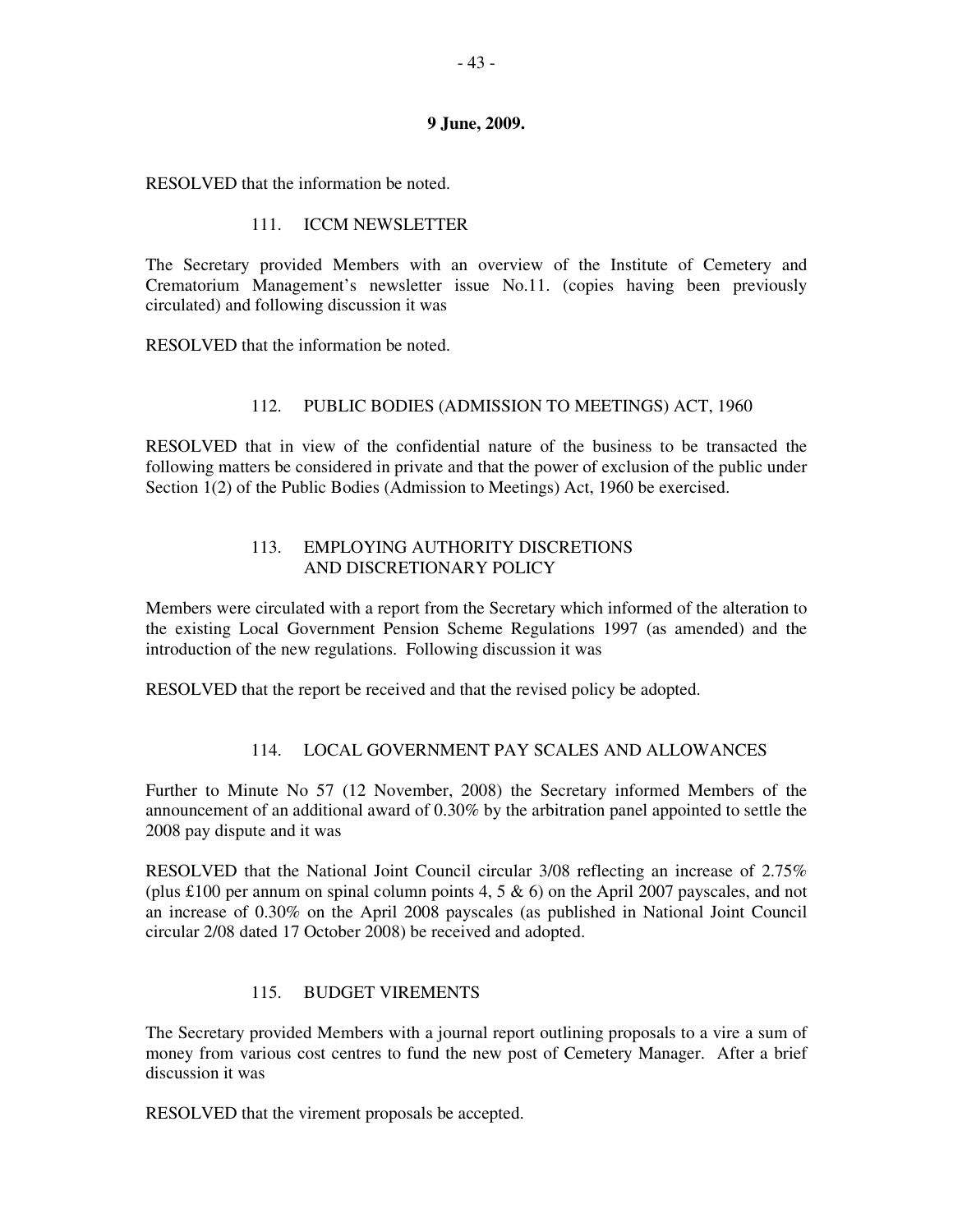### 116. NEW STYLE OF MEMORIAL

Cllrs S.L. Davies and W.J. Lemon declared a personal and prejudicial interest in the following item as they both knew the bereaved family and so did not speak or vote on the matter under discussion.

The Secretary reported that an application had been received to install a grey granite headstone comprising a standard base with two separate pillars instead of the conventional single face plate associated with standard lawn memorials. Members were informed that the height of the pillars were identical to a standard lawn memorial and that each pillar would be bolted in place from underneath the base to ensure a secure and stable fix. Following discussion it was

RESOLVED that the application be approved.

## 117 **INSTALLATION OF MEMORIAL BENCH**

Cllrs S.L. Davies and W.J. Lemon declared a personal and prejudicial interest in the following item as the applicant was personally known to them and so did not speak or vote on the matter under discussion.

Members considered a letter from Mrs H requesting permission to install a memorial bench in the cemetery grounds near to the grave of her late husband. The Secretary stated that the area was still being utilised for the access of machinery and a pedestrian walkway for current burials. After a short discussion it was

RESOLVED that application be deferred for the time being and that it be reconsidered once burials had been completed in Section 9 and the area had been levelled and reseeded. This would be in approximately 18 to 24 months.

#### 118. OBSOLETE EQUIPMENT

Members considered a request from a member of staff to purchase an obsolete computer from the Burial Authority given that the computer was surplus to requirements. After a brief discussion it was

RESOLVED that the request be approved and that the offer put forward accepted.

…………………………………………… The Meeting concluded at 4:35pm" ……………………………………

**RESOLVED** that the Minutes be accepted.